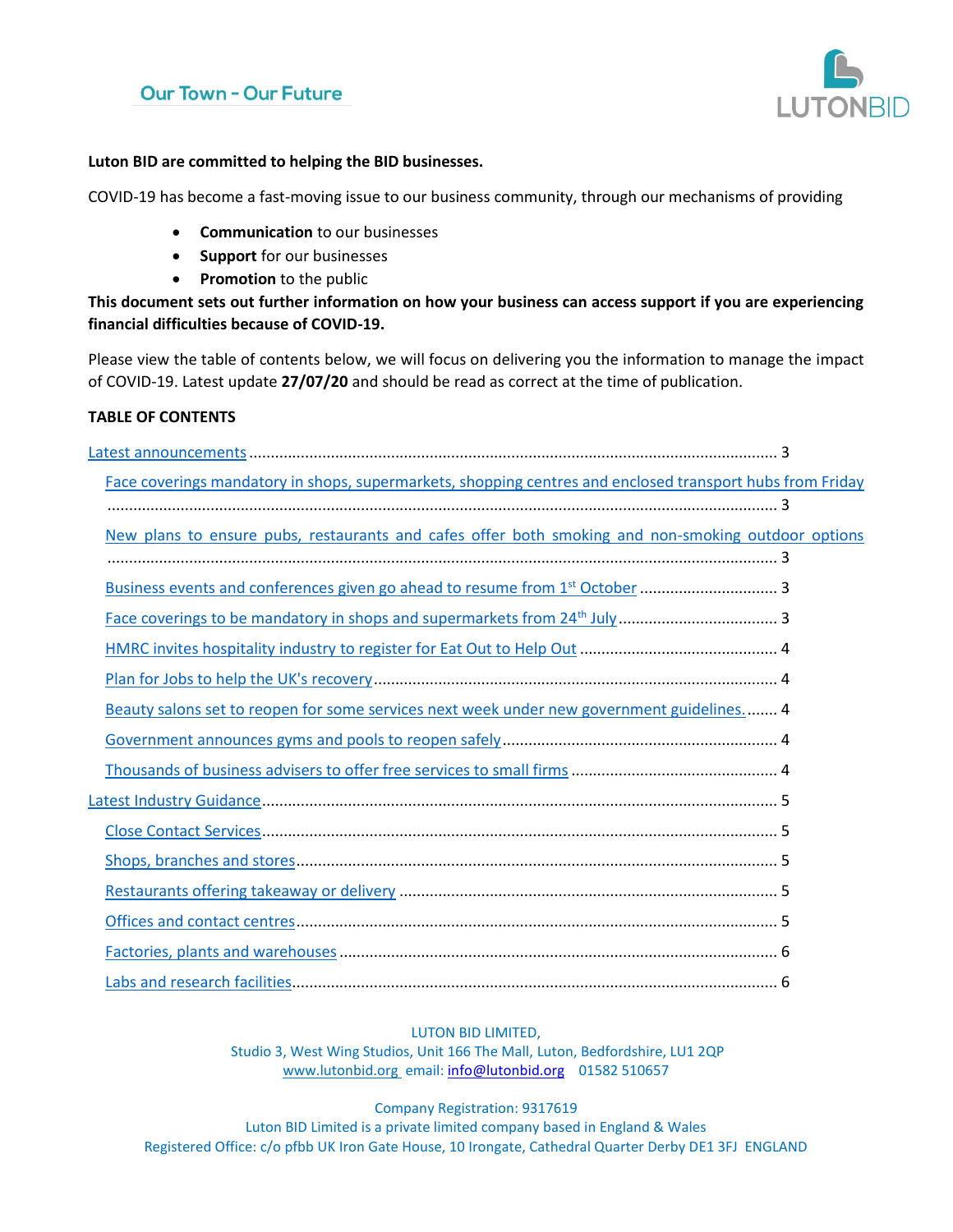| Small or Medium Sized Business - Coronavirus Business Interruption Loan Scheme 8 |  |
|----------------------------------------------------------------------------------|--|
|                                                                                  |  |
|                                                                                  |  |
|                                                                                  |  |
|                                                                                  |  |
|                                                                                  |  |
|                                                                                  |  |
|                                                                                  |  |
|                                                                                  |  |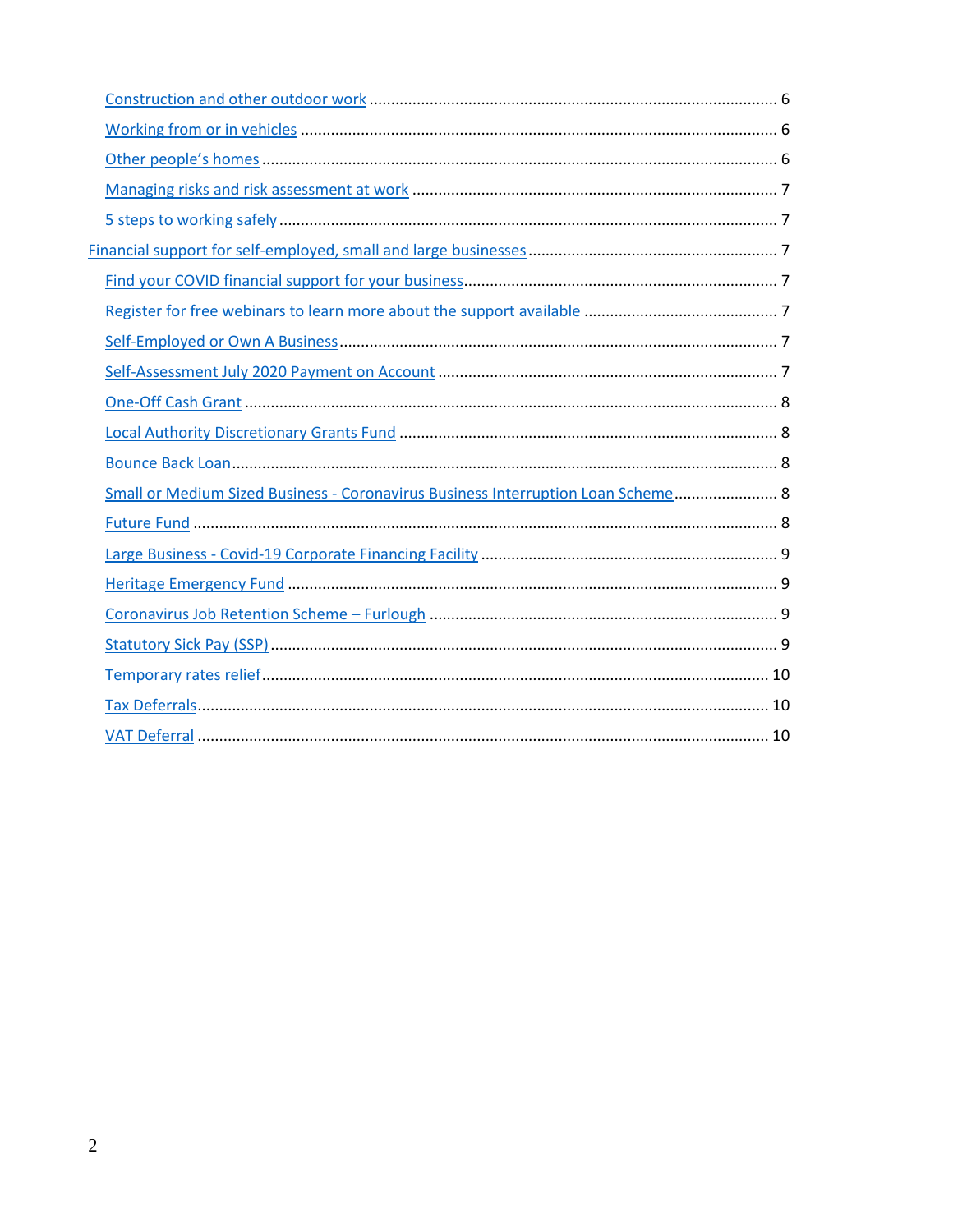# <span id="page-2-0"></span>Latest announcements

## <span id="page-2-1"></span>*Face coverings mandatory in shops, supermarkets, shopping centres and enclosed transport hubs from Friday*

Face coverings must be worn in additional enclosed public spaces from 24 July in England, as the government takes further steps to help curb the spread of the virus.

- Face coverings will be mandatory in additional enclosed public spaces from Friday 24 July including shops, supermarkets, shopping centres and transport hubs
- New measure an important step in lifting lockdown, as the public are encouraged to play their part
- Venues such as restaurants, pubs and gyms will be exempt

Under the new regulations, members of the public will need to wear face coverings – for example, a fabric covering, scarf or bandana – that covers the nose and mouth in additional enclosed public spaces, as well as frequent hand washing and careful social distancing. For further information please click [here.](https://www.gov.uk/government/news/face-coverings-mandatory-in-shops-supermarkets-shopping-centres-and-enclosed-transport-hubs-from-friday)

## <span id="page-2-2"></span>*New plans to ensure pubs, restaurants and cafes offer both smoking and non-smoking outdoor options*

People using pubs, restaurants and cafes will soon have greater freedom to choose non-smoking outdoor areas following an amendment tabled to legislation in Parliament.

- Pubs, cafes and restaurants to offer choices for smokers and non-smokers as part of new bill
- Plans will help premises reassure all customers that they are open for businesses

Under the Business and Planning Bill, the Government had already set out a range of measures to help these vital businesses safely reopen and get staff back to work by making it quicker, easier and cheaper to operate outside. For further information please click [here.](https://www.gov.uk/government/news/new-plans-to-ensure-pubs-restaurants-and-cafes-offer-both-smoking-and-non-smoking-outdoor-options?utm_source=a96eafc5-e2cf-4308-b09d-80cbeec1c163&utm_medium=email&utm_campaign=govuk-notifications&utm_content=daily)

### <span id="page-2-3"></span>*Business events and conferences given go ahead to resume from 1st October*

Business events, conferences and events centres will be given the go ahead to reopen on  $1<sup>st</sup>$  October 2020 adhering to social distancing.

- Government to begin pilots to help plan how best to restart indoor business events
- New guidance outlines how the nation's conference venues can get back up and running safely

A number of pilots will take place at event venues across the country to plan for a return to large-scale events and test how best to implement social distancing practises. Details of these pilots will be finalised in partnership with the sector in the coming weeks. For further information please click [here.](https://www.gov.uk/government/news/business-events-and-conferences-given-go-ahead-to-resume-from-1-october?utm_source=7dff2dda-89ad-45e3-a1a9-7e6a9fc00064&utm_medium=email&utm_campaign=govuk-notifications&utm_content=daily)

## <span id="page-2-4"></span>*Face coverings to be mandatory in shops and supermarkets from 24th July*

The UK Government has been urging people to wear face coverings in confined spaces such as shops since early May and they have already been made compulsory on public transport in England since mid-June. Wearing a face covering in shops and supermarkets is to be made mandatory in England in a fresh move to stop the spread of the coronavirus, the UK Government has announced. Anyone failing to comply with the order – which comes into force on July 24 – could face a fine of up to £100 The regulations will be made under the Public Health (Control of Disease) Act 1984, with a maximum fine of £100 – reduced to £50 if it is paid within 14 days. For further information please clic[k here.](https://www.gov.uk/government/speeches/face-coverings-to-be-mandatory-in-shops-and-supermarkets-from-24-july?utm_source=c6b2ee0b-9d00-4bab-9401-7e2afb1f6d21&utm_medium=email&utm_campaign=govuk-notifications&utm_content=daily)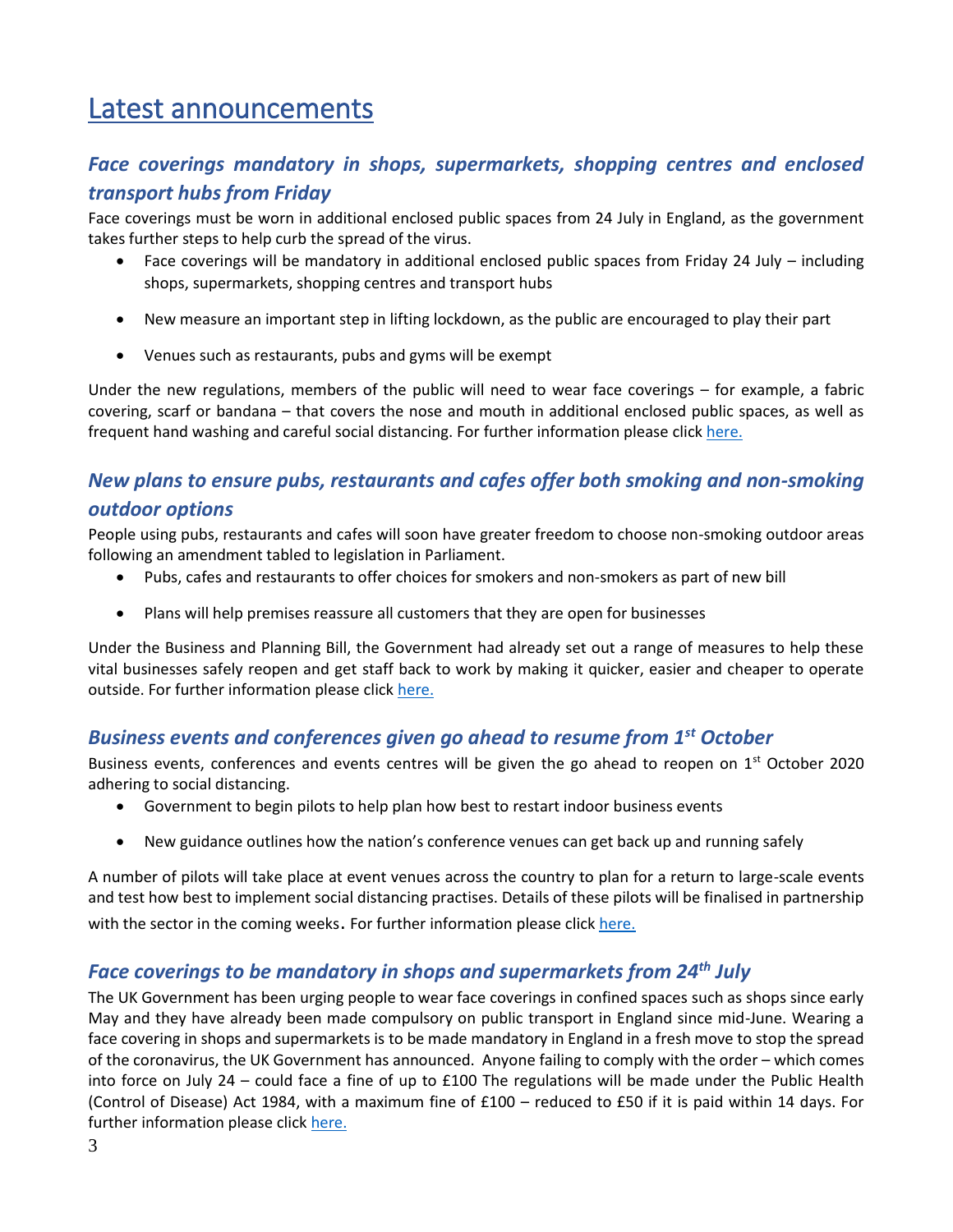Guidance has been provided to explain when to wear a face covering and how to make one, For further information please clic[k here.](https://www.gov.uk/government/publications/face-coverings-when-to-wear-one-and-how-to-make-your-own/face-coverings-when-to-wear-one-and-how-to-make-your-own)

## <span id="page-3-0"></span>*HMRC invites hospitality industry to register for Eat Out to Help Out*

Restaurants and other establishments serving food for on-premises consumption can now sign up to a new government initiative aimed at protecting jobs in the hospitality industry and encouraging people to safely return to dining out. For further information please clic[k here.](https://www.gov.uk/government/publications/get-more-information-about-the-eat-out-to-help-out-scheme/get-more-information-about-the-eat-out-to-help-out-scheme)

Find out how to register your restaurant or establishment for the Eat Out to Help Out Scheme. You'll need a Government Gateway user ID and password for your business. If you do not have one, you can create one when you register. For further information please click [here.](https://www.gov.uk/guidance/register-your-establishment-for-the-eat-out-to-help-out-scheme?utm_source=4783ef6b-1939-4072-8311-f58a0a39e451&utm_medium=email&utm_campaign=govuk-notifications&utm_content=daily)

Posters, images and other promotional materials for use by establishments who are taking part in the Eat Out To Help Out Scheme can be found [here.](https://www.gov.uk/government/publications/eat-out-to-help-out-scheme-promotional-materials?utm_source=eca9b856-2878-4866-8cd8-8cca1cba1c39&utm_medium=email&utm_campaign=govuk-notifications&utm_content=daily)

## <span id="page-3-1"></span>*Plan for Jobs to help the UK's recovery*

The Chancellor announced a package of measures to support jobs in every part of the country, give businesses the confidence to retain and hire, and provide people with the tools they need to get better jobs.

- Jobs Retention Bonus for businesses bringing back furloughed employees.
- Kickstart Scheme. To support young people (16-24) in newly created jobs
- The government will pay employers £1,000 to take on trainees
- The government will pay employers to create new Apprenticeships

Measures to support Hospitality Sector:

- VAT on food, accommodation and attractions will be cut from 20% to 5%
- During August, everyone will be able to receive an 'Eat out to help out discount'. At any participating business, customers will receive a 50% discount up to £10 per head, Monday to Wednesday

For a more detailed summary please click [here.](https://www.gov.uk/government/news/rishis-plan-for-jobs-will-help-britain-bounce-back)

The Chancellor sets out a Plan for Jobs to Parliament on 8 July 2020. To view the full 'Plan for Jobs ' documents please click [here.](https://assets.publishing.service.gov.uk/government/uploads/system/uploads/attachment_data/file/898421/A_Plan_for_Jobs__Web_.pdf)

## <span id="page-3-2"></span>*Beauty salons set to reopen for some services next week under new government guidelines.*

Businesses including beauty salons, nail bars and tattoo studios can reopen safely from Monday 13 July. Only services that do not involve work in the highest risk zone – directly in front of the face – should be made available to clients. For further information please click [here.](https://www.gov.uk/government/news/beauty-salons-set-to-reopen-for-some-services-next-week-under-new-government-guidelines)

#### <span id="page-3-3"></span>*Government announces gyms and pools to reopen safely*

Outdoor pools can reopen to the public from 11 July followed by indoor gyms, pools and leisure centres on 25 July. Venues must ensure they can enable customers, staff and volunteers to maintain social distancing before, during and after participation. For further information please click [here.](https://www.gov.uk/government/news/government-announces-gyms-and-pools-to-reopen-safely)

### <span id="page-3-4"></span>*Thousands of business advisers to offer free services to small firms*

Thousands of expert professional and business services advisers have signed up to offer free online advice to help small businesses bounce back from coronavirus (COVID-19). Advice offered will include bespoke, specialist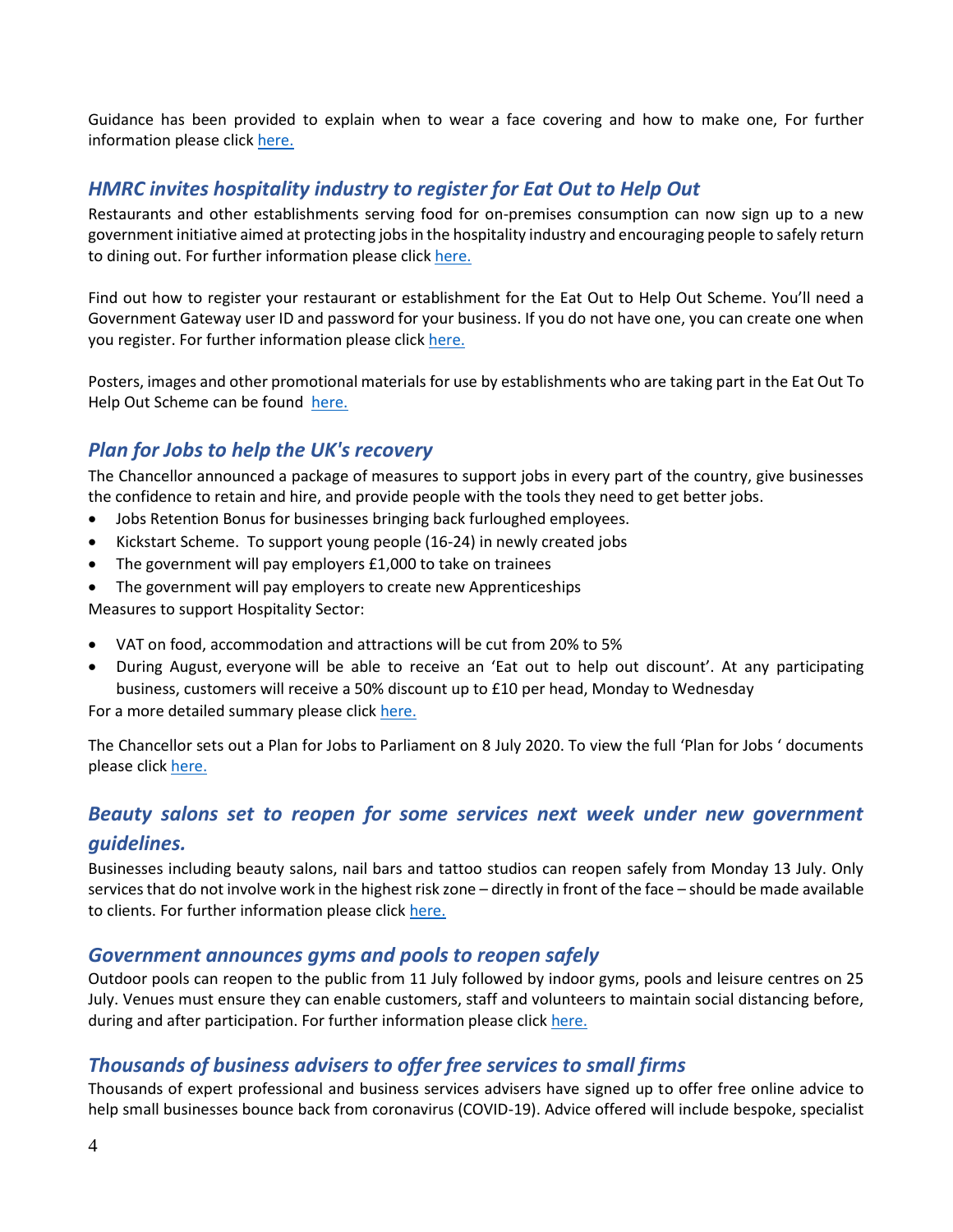assistance from accountancy, legal, and advertising to marketing, recruitment and digital to help businesses adapt to difficult circumstances and to bounce back as the UK economy recovers. For further information please clic[k here.](https://www.gov.uk/government/news/thousands-of-business-advisers-to-offer-free-services-to-small-firms)

Coronavirus support for business from outside government- Public bodies, organisations and charities have produced additional resources that may be useful to employers and employees. For further information please clic[k here.](https://www.gov.uk/guidance/coronavirus-support-for-business-from-outside-government?utm_source=72217b78-158a-420e-8410-76f6f8136e8c&utm_medium=email&utm_campaign=govuk-notifications&utm_content=daily)

# <span id="page-4-0"></span>Latest Industry Guidance

#### <span id="page-4-1"></span>*Close Contact Services*

Guidance for people who provide close contact services, including hairdressers, barbers, beauticians, tattooists, sports and massage therapists, dress fitters, tailors and fashion designers.

- For further information please click [here.](https://www.gov.uk/guidance/working-safely-during-coronavirus-covid-19/close-contact-services)
- To download the guidance in a PDF version click [here.](https://assets.publishing.service.gov.uk/media/5ef2889986650c12970e9b57/Keeping-workers-and-clients-safe-during-covid-19-close-contact-services-230620.pdf)
- To download the poster to display in your workplace to show you have followed the guidance click [here.](https://assets.publishing.service.gov.uk/media/5ef2895ee90e075c5582f4d1/staying-covid-19-secure-accessible.pdf)

#### <span id="page-4-2"></span>*Shops, branches and stores*

Guidance for people who work in or run shops, branches, stores or similar environments. The guidance for retail businesses that are currently closed is to enable businesses to plan for when they can re-open.

- For further information clic[k here.](https://www.gov.uk/guidance/working-safely-during-coronavirus-covid-19/shops-and-branches)
- To download the guidance in a PDF version click [here.](https://assets.publishing.service.gov.uk/media/5eb9703de90e07082fa57ce0/working-safely-during-covid-19-shops-branches-110520.pdf)
- To download the poster to display in your workplace to show you have followed the guidance click [here.](https://assets.publishing.service.gov.uk/media/5ef2895ee90e075c5582f4d1/staying-covid-19-secure-accessible.pdf)

#### <span id="page-4-3"></span>*Restaurants offering takeaway or delivery*

This guidance applies to any food preparation or food service setting where food is sold for takeaway or delivery. For example, bars, pubs, cafes, food to go, mobile catering, etc.

It also applies to the food services provided by businesses. It does not apply to food preparation or food service in clinical or healthcare settings.

- For further information clic[k here.](https://www.gov.uk/guidance/working-safely-during-coronavirus-covid-19/restaurants-offering-takeaway-or-delivery)
- To download the guidance in a PDF version click [here.](https://assets.publishing.service.gov.uk/media/5eb96e8e86650c278b077616/working-safely-during-covid-19-restaurants-takeaway-delivery-110520.pdf)
- To download the poster to display in your workplace to show you have followed the guidance click [here.](https://assets.publishing.service.gov.uk/media/5ef2895ee90e075c5582f4d1/staying-covid-19-secure-accessible.pdf)

#### <span id="page-4-4"></span>*Offices and contact centres*

Guidance for people who work in or run businesses from indoor environments such as offices and contact centres.

- For further information clic[k here.](https://www.gov.uk/guidance/working-safely-during-coronavirus-covid-19/offices-and-contact-centres)
- To download the guidance in a PDF version click [here.](https://assets.publishing.service.gov.uk/media/5eb97e7686650c278d4496ea/working-safely-during-covid-19-offices-contact-centres-110520.pdf)
- To download the poster to display in your workplace to show you have followed the guidance click [here.](https://assets.publishing.service.gov.uk/media/5ef2895ee90e075c5582f4d1/staying-covid-19-secure-accessible.pdf)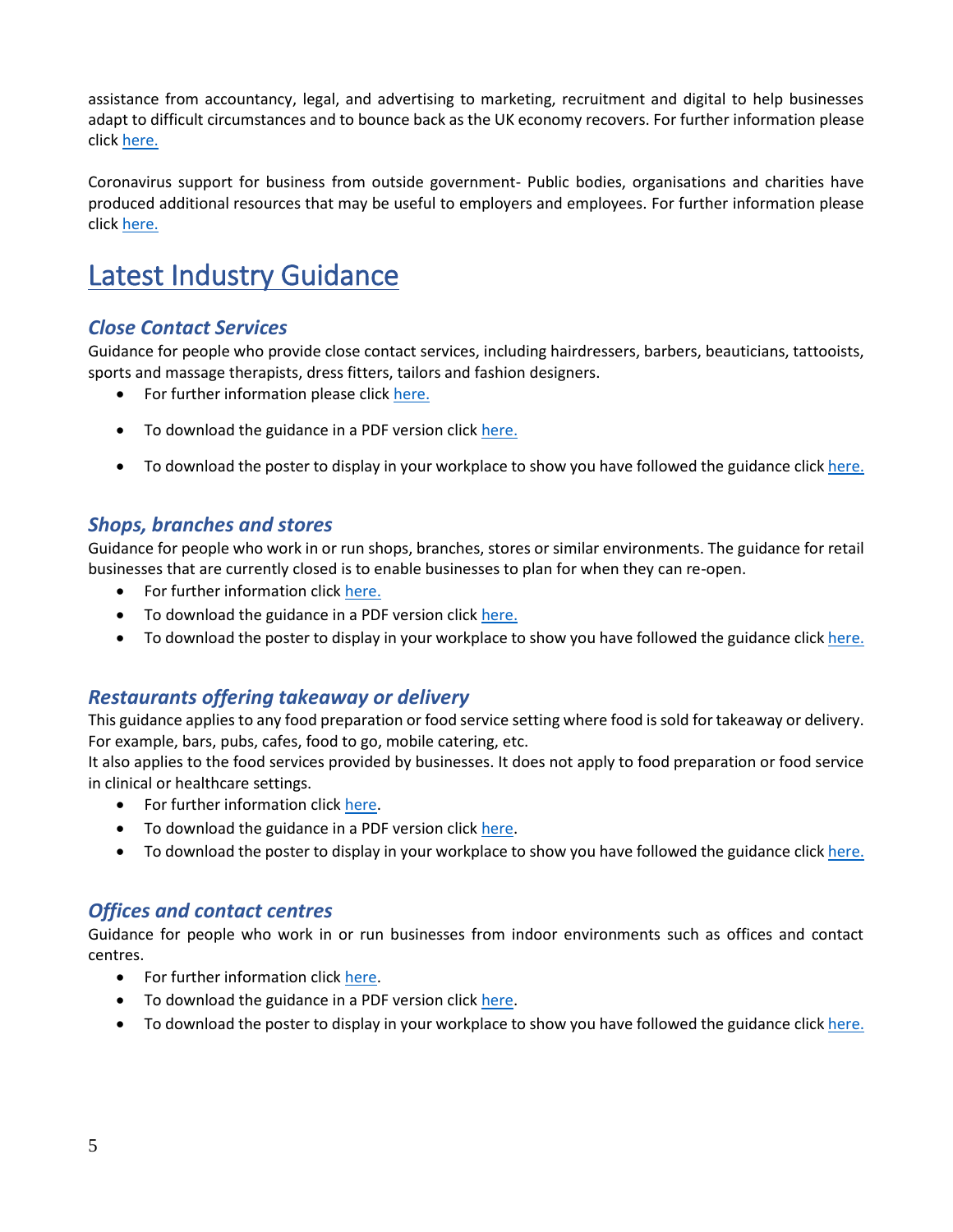### <span id="page-5-0"></span>*Factories, plants and warehouses*

The guidance for people who work in or run factories, plants and warehouses provides advice for employers, employees and the self-employed on how they need to adapt their business to comply with the UK government's social distancing guidelines.

- For further information please click [here.](https://www.gov.uk/guidance/working-safely-during-coronavirus-covid-19/factories-plants-and-warehouses)
- To download the guidance in a PDF version click [here.](https://assets.publishing.service.gov.uk/media/5eb965d5d3bf7f5d3c74a2dd/working-safely-during-covid-19-factories-plants-warehouses-110520.pdf)
- To download the poster to display in your workplace to show you have followed the guidance click [here.](https://assets.publishing.service.gov.uk/media/5ef2895ee90e075c5582f4d1/staying-covid-19-secure-accessible.pdf)

#### <span id="page-5-1"></span>*Labs and research facilities*

Labs and research facilities require on site collaboration between people, often in close proximity. To see further information on guidance for people who work in or run indoor labs, research facilities and similar environments.

- For further information please click clic[k here.](https://www.gov.uk/guidance/working-safely-during-coronavirus-covid-19/labs-and-research-facilities)
- To download the guidance in a PDF version click [here.](https://assets.publishing.service.gov.uk/media/5eb9752086650c2799a57ac5/working-safely-during-covid-19-labs-research-facilities-110520.pdf)
- To download the poster to display in your workplace to show you have followed the guidance click [here.](https://assets.publishing.service.gov.uk/media/5ef2895ee90e075c5582f4d1/staying-covid-19-secure-accessible.pdf)

#### <span id="page-5-2"></span>*Construction and other outdoor work*

Guidance for people who work in construction or run outdoor working environments.

- For further information please click [here](https://www.gov.uk/guidance/working-safely-during-coronavirus-covid-19/construction-and-other-outdoor-work)
- To download the guidance in a PDF version click [here.](https://assets.publishing.service.gov.uk/media/5eb961bfe90e070834b6675f/working-safely-during-covid-19-construction-outdoors-110520.pdf)
- To download the poster to display in your workplace to show you have followed the guidance click [here.](https://assets.publishing.service.gov.uk/media/5ef2895ee90e075c5582f4d1/staying-covid-19-secure-accessible.pdf)

#### <span id="page-5-3"></span>*Working from or in vehicles*

This guideline relates to people working in or from a vehicle, including couriers, mobile workers, field forces, etc.

- For further information please click [here](https://www.gov.uk/guidance/working-safely-during-coronavirus-covid-19/vehicles).
- To download the guidance in a PDF version click [here](https://assets.publishing.service.gov.uk/media/5eb96cd6d3bf7f5d3a907e58/working-safely-during-covid-19-vehicles-110520.pdf)[.](https://assets.publishing.service.gov.uk/media/5eb96cd6d3bf7f5d3a907e58/working-safely-during-covid-19-vehicles-110520.pdf)
- To download the poster to display in your workplace to show you have followed the guidance click [here.](https://assets.publishing.service.gov.uk/media/5ef2895ee90e075c5582f4d1/staying-covid-19-secure-accessible.pdf)

#### <span id="page-5-4"></span>*Other people's homes*

Various people work in complex environment due to the varied employment relationships, including the selfemployed, employers and agencies. This guidance applies to those working in, visiting or delivering to home environments. These include, but are not limited to, people working in the following areas:

- in home workers such as repair services, fitters, meter readers, plumbers, cleaners, cooks and surveyors (this is not an exhaustive list)
- to home services such as delivery drivers momentarily at the door

This guidance does not directly apply to nannies who spend all their time with one household, or to their employers.

- For further information please click [here.](https://www.gov.uk/guidance/working-safely-during-coronavirus-covid-19/homes)
- To download the guidance in a PDF version click [here](https://assets.publishing.service.gov.uk/media/5eb967e286650c2791ec7100/working-safely-during-covid-19-other-peoples-homes-110520.pdf).
- To download the poster to display in your workplace to show you have followed the guidance click [here.](https://assets.publishing.service.gov.uk/media/5ef2895ee90e075c5582f4d1/staying-covid-19-secure-accessible.pdf)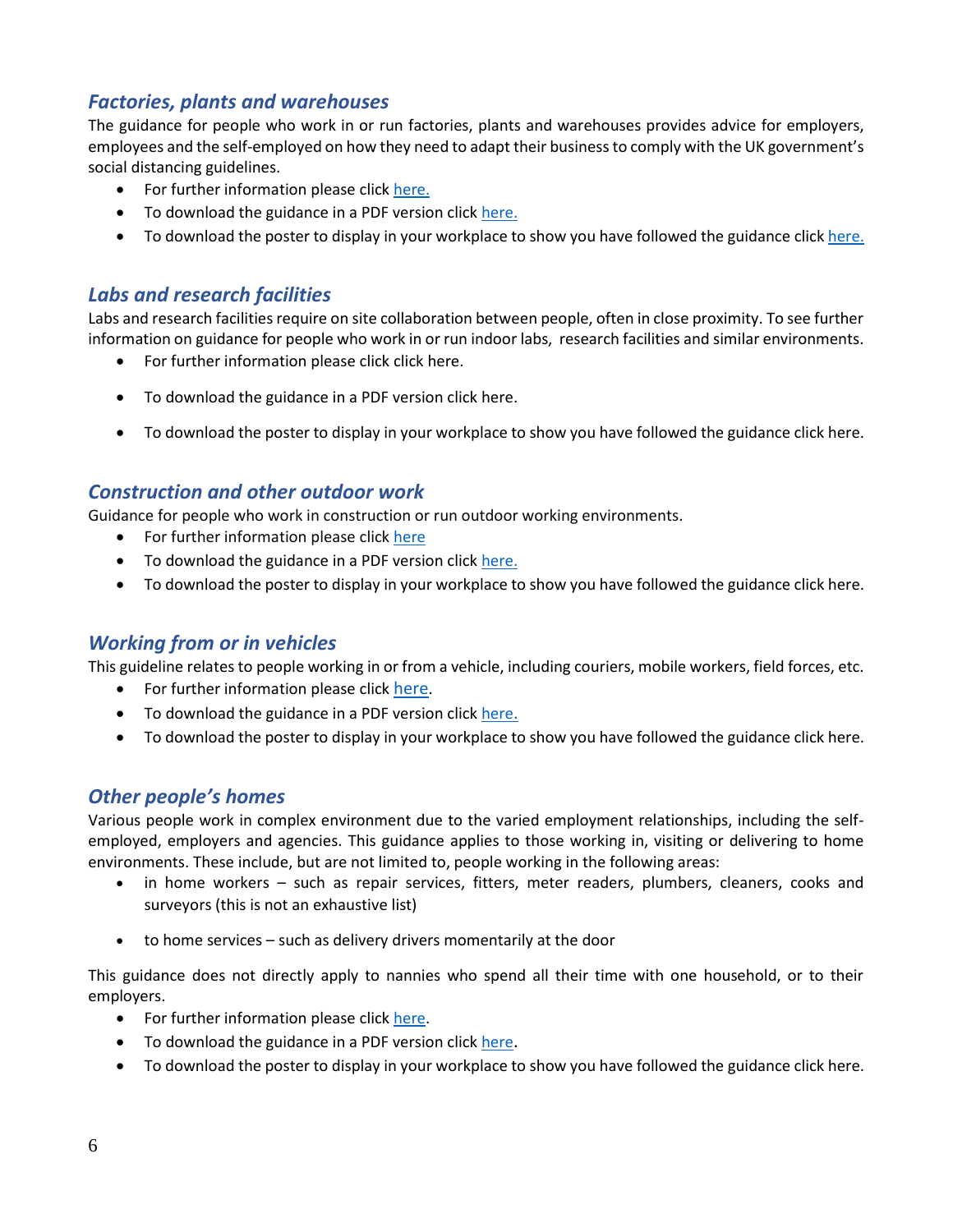#### <span id="page-6-0"></span>*Managing risks and risk assessment at work*

A brief guide on to controlling risks in the workplace, for further information on the Health and Safety Executive please click [here.](https://www.hse.gov.uk/simple-health-safety/risk/index.htm)

#### <span id="page-6-1"></span>*5 steps to working safely*

The government, in consultation with industry, has produced guidance to help ensure workplaces are as safe as possible.

Practical actions for businesses to take based on 5 main steps. To view these 5 steps please click [here.](https://www.gov.uk/guidance/working-safely-during-coronavirus-covid-19/5-steps-to-working-safely)

# <span id="page-6-2"></span>Financial support for self-employed, small and large businesses

#### <span id="page-6-3"></span>*Find your COVID financial support for your business*

You may be eligible for loans, tax relief and cash grants. Use the [business](https://www.gov.uk/business-coronavirus-support-finder) support finder to see what support is available for you and your business.

#### <span id="page-6-4"></span>*Register for free webinars to learn more about the support available*

Take advantage of the free webinars that have been launched by HMRC to help and support if your business is affected by coronavirus (COIVD -19). To register and watch the free the webinars please click [here.](https://www.gov.uk/guidance/help-and-support-if-your-business-is-affected-by-coronavirus-covid-19?utm_source=a4b7c6f4-7063-4d88-957b-b68d6480a86d&utm_medium=email&utm_campaign=govuk-notifications&utm_content=daily)

#### <span id="page-6-5"></span>*Self-Employed or Own A Business*

If you're self-employed or a member of a partnership and have been adversely affected by coronavirus (COVID-19) find out if you can use the Self-Employment Income Support Scheme to claim a grant. The scheme will allow you to claim a taxable grant of 80% of your average monthly trading profits, paid out in a single instalment covering 3 months, and capped at £7,500 altogether. This is a temporary scheme, but it may be extended. To view further details please clic[k here.](https://www.gov.uk/guidance/claim-a-grant-through-the-coronavirus-covid-19-self-employment-income-support-scheme#other-help-you-can-get)

If you are self-employed or own a business and you are concerned about not being able to pay your tax bills because of COVID-19, you may be eligible for support through Her Majesty's Revenue and Customs' (HMRC) Time to Pay service:

- If you think you or your business is eligible for support through Time to Pay, you can call the following helpline number to get practical help and advice: **0800 0159 559**.
- To view further details please click [here.](https://www.gov.uk/government/news/tax-helpline-to-support-businesses-affected-by-coronavirus-covid-19)

### <span id="page-6-6"></span>*Self-Assessment July 2020 Payment on Account*

Generally self-employed individuals who file an annual tax return under self-assessment are required to make two 'payments of account' during the year, which are advance payments on their tax bill: by 31 January and by 31 July.31 In his statement on 20 March the Chancellor announced that the next self-assessment payments will be deferred until January 2021.

All income tax payments due in July 2020 under self-assessment are deferred to January 2021. All self-employed persons are eligible, and do not need to make an application for deferring this payment. No penalties or interest for late payment are to be charged in the deferral period.

Details are given on the Government's Business Support site to view further details please click [here.](https://www.businesssupport.gov.uk/income-tax-deferral-for-the-self-employed/)

HMRC has set up a dedicated COVID19 helpline for advice and support. The helpline number is **0800 0159 559**. Opening hours are Monday to Friday 8am to 8pm, and Saturday 8am to 4pm. The helpline will not be available on Bank Holiday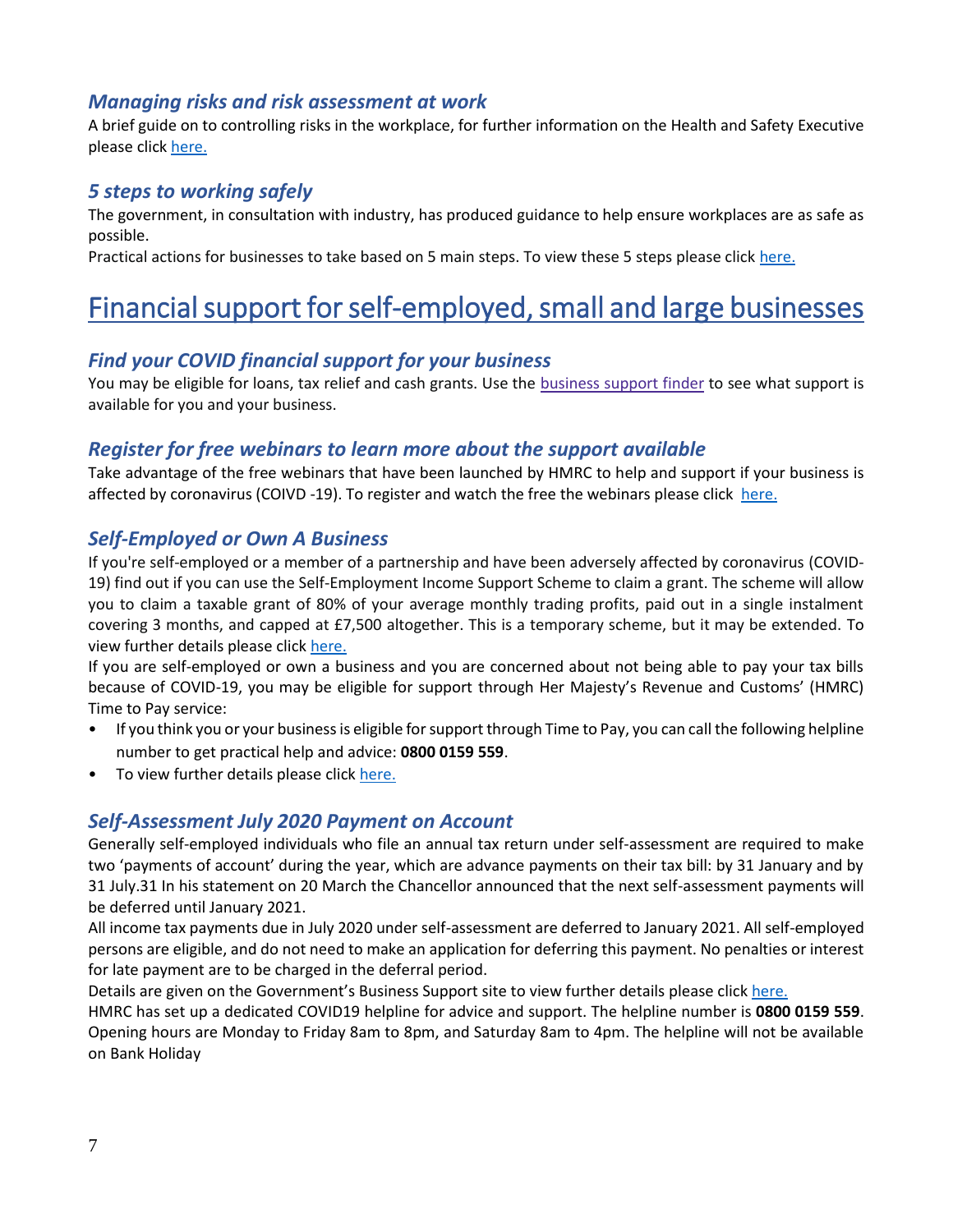## <span id="page-7-0"></span>*One-Off Cash Grant*

- If your business is in the **retail, hospitality, leisure sector & professional service** in England, then you may also be entitled to a cash grant. If you have a property with a rateable value of less than £15,000 then you will be entitled to a grant of £10,000, whether or not you are entitled to small business rate relief or rural rate relief. If you have a property with a rateable value of between £15,000 and £51,000 then you will be entitled to a cash grant of £25,000.
- Your local authority will write to you if you are eligible for this grant by April, to view further details please clic[k here.](https://www.gov.uk/government/publications/guidance-to-employers-and-businesses-about-covid-19/covid-19-support-for-businesses)
- Guidance for businesses setting out details of the Small Business Grants Fund (SBGF) and Retail, Hospitality and Leisure Grant Fund (RHLGF) has been made available. To view further details please click [here](https://www.gov.uk/government/publications/coronavirus-covid-19-business-support-grant-funding-guidance-for-businesses)

## <span id="page-7-1"></span>*Local Authority Discretionary Grants Fund*

- Small and micro businesses with fixed property costs that are not eligible for the Small Business Grant Fund or the Retail, Hospitality and Leisure Grant Fund may be eligible for the Discretionary Grants Scheme.
- •
- You can get a grant of £25,000, £10,000 or any amount under £10,000.
- Your local council will run an application process and decide whether to offer you a grant. To view further details please click [here.](https://www.gov.uk/guidance/apply-for-the-coronavirus-local-authority-discretionary-grants-fund)
- To view further details on guidance to support local authorities in administering the Local Authority Discretionary Grants Fund please click [here.](https://assets.publishing.service.gov.uk/government/uploads/system/uploads/attachment_data/file/887310/local-authority-discretionary-fund-la-guidance-v2.pdf)

#### <span id="page-7-2"></span>*Bounce Back Loan*

- The Bounce Back Loan scheme will help small and medium-sized businesses to borrow between £2,000 and £50,000.
- The government will guarantee 100% of the loan and there will not be any fees or interest to pay for the first 12 months.
- Loan terms will be up to 6 years. No repayments will be due during the first 12 months.
- The government will work with lenders to agree a low rate of interest for the remaining period of the loan
- To view further details please click [here.](https://www.gov.uk/guidance/apply-for-a-coronavirus-bounce-back-loan)

#### <span id="page-7-3"></span>*Small or Medium Sized Business - Coronavirus Business Interruption Loan Scheme*

- If your small-or medium-sized business in England is facing cash flow issues as a result of COVID-19, Coronavirus Business Interruption Loan Scheme (CBILS) is a new scheme
- Announced by The Chancellor at Budget 2020 a new temporary Coronavirus Business Interruption Loan Scheme has now been launched, delivered by the British Business Bank.
- Businesses from all sectors can apply for the full amount of the facility, the maximum value of a facility provided under the scheme will be £5m, available on repayment terms of up to six years.
- To view further details please click [here.](https://www.british-business-bank.co.uk/ourpartners/coronavirus-business-interruption-loan-scheme-cbils/)

### <span id="page-7-4"></span>*Future Fund*

- The Future Fund will provide government loans to UK-based companies ranging from £125,000 to £5 million, subject to at least equal match funding from private investors.
- These convertible loans may be a suitable option for businesses that rely on equity investment and are unable to access the Coronavirus Business Interruption Loan Scheme.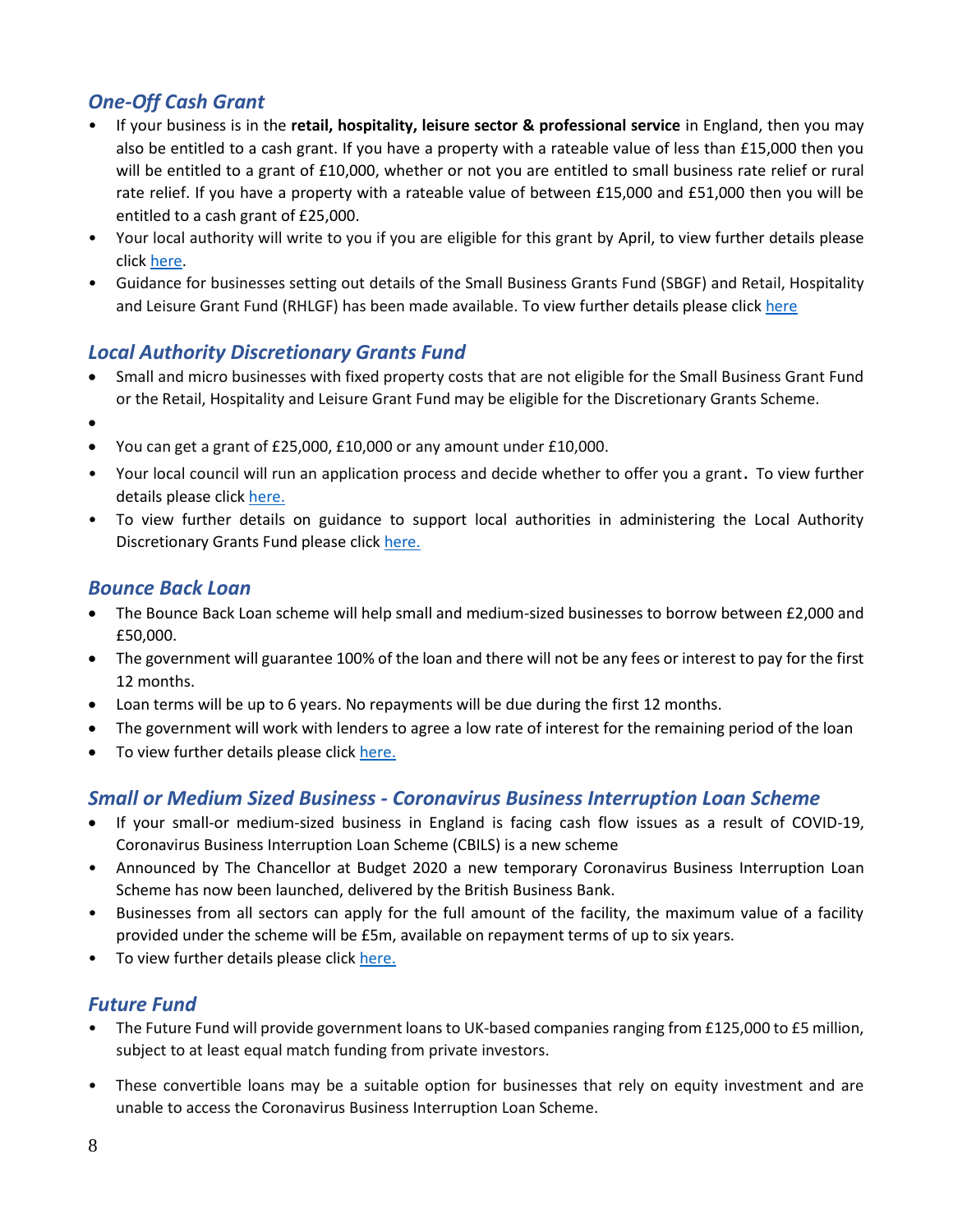- The scheme will be delivered in partnership with the British Business Bank. To view further details please click [here.](https://www.gov.uk/government/news/future-fund-launches-today)
- To view if your eligible please click [here.](https://www.gov.uk/guidance/future-fund)
- To view the headline terms and guidance please click [here.](https://assets.publishing.service.gov.uk/government/uploads/system/uploads/attachment_data/file/880119/Convertible_Loan_Key_Terms_-__Final_Version_.pdf)

#### <span id="page-8-0"></span>*Large Business - Covid-19 Corporate Financing Facility*

If you are a large business facing cash flow issues as a result of COVID-19, you may want to read the following information:

- Covid-19 Corporate Financing Facility (CCFF) to support companies which are fundamentally strong, but have been affected by a short-term funding squeeze, enabling them to continue financing their short-term liabilities.
- This facility will primarily provide bridging support to see through the temporary nature of Covid-19 related disruption
- To view further details please click [here.](https://www.gov.uk/government/publications/launch-of-covid-19-corporate-financing-facility-ccff)

#### <span id="page-8-1"></span>*Heritage Emergency Fund*

The National Lottery Heritage Fund has put together a £50million fund to support the heritage sector as an immediate response to the coronavirus (COVID-19) outbreak. To view further details please click [here.](https://www.heritagefund.org.uk/news/heritage-emergency-fund-launches-help-sector?utm_source=Trustees%20of%20the%20National%20Heritage%20Memorial%20Fund&utm_medium=email&utm_campaign=11448846_News%26Updates-Mar20&utm_content=HEF%20news%20story&dm_i=12AA,6TDZI,SXOQTL,RAONY,1)

#### <span id="page-8-2"></span>*Coronavirus Job Retention Scheme – Furlough*

The Government's Coronavirus Job Retention Scheme has gone live, with businesses able to claim up to £2,500 a month towards staff wages. Employers can apply for direct cash grants through HMRC's new online portal with the money expected to land in their bank accounts within six working days. Further details please click [here.](https://www.gov.uk/government/news/coronavirus-job-retention-scheme-up-and-running?utm_source=8b1c5c91-1aed-4eca-95fe-5e7a4f4a2d59&utm_medium=email&utm_campaign=govuk-notifications&utm_content=daily) The government's Coronavirus Job Retention Scheme will remain open until the end of October Further details please click [here.](https://www.gov.uk/government/news/chancellor-extends-furlough-scheme-until-october?utm_source=469e4bd6-b6c1-4149-a76b-97f84a86bb07&utm_medium=email&utm_campaign=govuk-notifications&utm_content=daily)

A step by step guide has been prepared to explain the information that employers need to provide to HMRC to make a claim through the Coronavirus Job Retention Scheme. It also describes the processes involved, to view please click [here.](https://assets.publishing.service.gov.uk/government/uploads/system/uploads/attachment_data/file/880376/Coronavirus_Job_Retention_Scheme_step_by_step_guide_for_employers.pdf)

To find out if you're eligible and how much you can claim to cover wages for employees on temporary leave ('furlough'[\) here.](https://www.gov.uk/guidance/claim-for-wage-costs-through-the-coronavirus-job-retention-scheme#contents)

Download a template if you're claiming for 100 or more employees through the Coronavirus Job Retention Schem[e here.](https://www.gov.uk/government/publications/download-a-template-if-youre-claiming-for-100-or-more-employees-through-the-coronavirus-job-retention-scheme?utm_source=39bc9a5c-5198-492e-a21a-816ef4922b17&utm_medium=email&utm_campaign=govuk-notifications&utm_content=daily)

Find out how to pay all or some of your grant back if you've overclaimed through the Coronavirus Job Retention Schem[e here.](https://www.gov.uk/guidance/pay-coronavirus-job-retention-scheme-grants-back?utm_source=d05d7002-4659-4a1a-9141-1a1eb85ced82&utm_medium=email&utm_campaign=govuk-notifications&utm_content=daily)

### <span id="page-8-3"></span>*Statutory Sick Pay (SSP)*

If you are a small- or medium-sized business, you may be entitled to reclaim the costs of Statutory Sick Pay (SSP) for sickness absence due to COVID-19:

• This refund will cover up to two weeks' SSP per eligible employee who are either ill or been told to selfisolate because of COVID-19. This is in line with the recommended isolation period. To view Guidance on self-isolation please clic[k here.](https://www.nhs.uk/conditions/coronavirus-covid-19/)